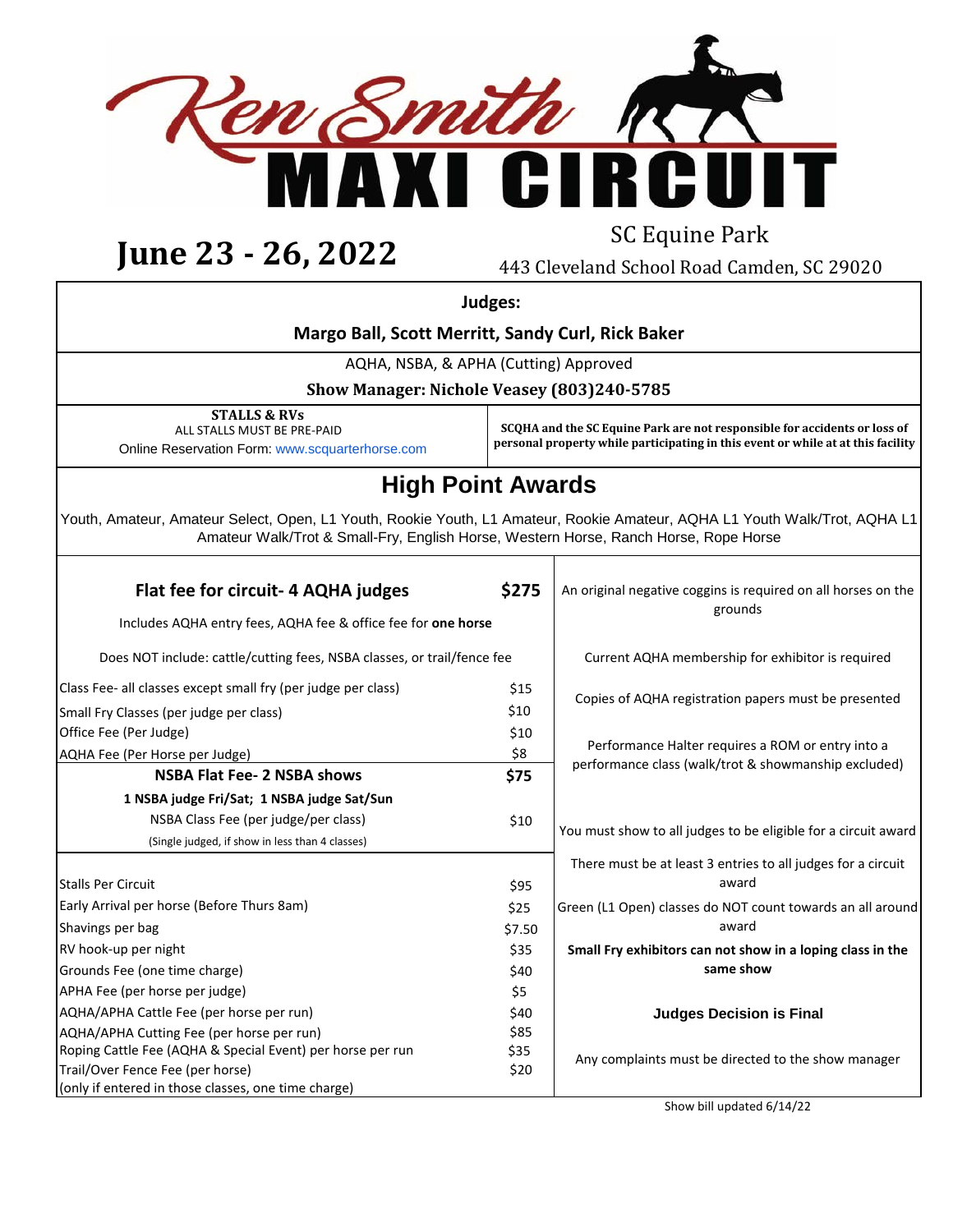**Thursday June 23- 4:00 pm**

#### **Judges: Margo Ball & Scott Merritt**

- 1. Junior Cutting 800. Junior Cutting- APHA
- 
- 
- 

#### 2. Senior Cutting 801. Senior Cutting- APHA

- 3. Amateur Cutting 802. Amateur Cutting- APHA
- 4. Youth Cutting 803. Youth Cutting- APHA

#### **Friday June 24- 8:00 am**

#### **Judges: Margo Ball & Scott Merritt**

- 5. Open Ranch Rail- Non AQHA/All Breed 19. 19. Working Cow Horse<br>6. Non Pro Ranch Rail- Non AOHA/All Breed 19. 20. Amateur Working Co
- 6. Non Pro Ranch Rail- Non AQHA/All Breed 20. Amateur Working Cow Horse<br>1907. L1 (Green) Ranch Riding & NSBA 21. Youth Working Cow Horse
- **7./507.** L1 (Green) Ranch Riding & NSBA 21.<br>19./508. L1 Amateur Ranch Riding & NSBA 22.
- 9./509. L1 Youth Ranch Riding & NSBA 23. Youth Working Cow Horse Boxing
- 10./510. Ranch Riding & NSBA
- 11./511. Amateur Ranch Riding & NSBA
- 12./512. Youth Ranch Riding & NSBA
	- 13. Small Fry Ranch Riding 24. Barrel Racing
	-
	- 15. L1 Amateur Reining 27.
	-
	-
	- 18. Youth Reining
- 
- 
- 
- 8./508. L1 Amateur Ranch Riding & NSBA 22. Amateur Working Cow Horse Boxing
	-

#### **One run to all 4 judges**

- 
- 25. Amateur Barrel Racing
- 14. Reining 15. In the control of the control of the control of the control of the control of the control of the control of the control of the control of the control of the control of the control of the control of the cont
	-
- 16. L1 Youth Reining 28. Amateur Pole Bending
- 17. Amateur Reining 29. Youth Pole Bending

#### **Friday June 24- 8:30 am Judges: Sandy Curl & Rick Baker**

- 1. Junior Cutting
- 2. Senior Cutting
- 3. Amateur Cutting
- 4. Youth Cutting
- 68. L1 (Green) Working Hunter
- 69. L1 Youth Working Hunter
- 70. L1 Youth Equitation Over Fences
- 71. L1 Amateur Working Hunter
- 72. L1 Amateur EQ Over Fences
- 73. Youth Working Hunter
- 74. Youth Equitation Over Fences
- 75. Amateur Working Hunter
- 76. Amateur Equitation Over Fences
- 77. Progressive Working Hunter
- 78. All Age Working Hunter
- 79. L1 (Green) Hunter Hack
- 80. L1 Youth Hunter Hack
- 81. L1 Amateur Hunter Hack
- 82. Youth Hunter Hack
- 83. Amateur Hunter Hack
- 84. Open Hunter Hack
- 85. Youth Working HUS
- 86. Amateur Working HUS
- 87. Working HUS

43./543. Small Fry Western Pleasure & NSBA 44./544. Small Fry Horsemanship & NSBA 45./545. L1 Youth W/J Western Pleasure & NSBA 46./546. L1 Youth W/J Western Horsemanship & NSBA 47./547. L1 Amateur W/J Western Pleasure & NSBA 48./548. L1 Amateur W/J Horsemanship & NSBA 49. Open W/J Western Pleasure Non AQHA/All Breed

|                 | 50./550. Open L1 (Green) Western Pleasure & NSBA |  |
|-----------------|--------------------------------------------------|--|
|                 | 51./551. L1 Youth Western Pleasure & NSBA        |  |
| 52.             | Rookie Youth Western Pleasure                    |  |
|                 | 53./553. L1 Amateur Western Pleasure & NSBA      |  |
| 54.             | Rookie Amateur Western Pleasure                  |  |
|                 | 55./555. Junior Western Pleasure & NSBA          |  |
|                 | 56./556. Youth Western Pleasure & NSBA           |  |
|                 | 57./557. Select Amateur Western Pleasure & NSBA  |  |
|                 | 58./558. Amateur Western Pleasure & NSBA         |  |
| <u>59./559.</u> | Senior Western Pleasure & NSBA                   |  |
|                 | 60./560. L1 Youth Horsemanship & NSBA            |  |
| 61.             | Rookie Youth Horsemanship                        |  |
|                 | 62./562. L1 Amateur Horsemanship & NSBA          |  |
| 63.             | Rookie Amateur Horsemanship                      |  |
|                 | 64./564. Youth Horsemanship & NSBA               |  |
| 65./565.        | Select Horsemanship & NSBA                       |  |
| 66./566.        | Amateur Horsemanship & NSBA                      |  |
|                 |                                                  |  |
|                 | 30./530. Small Fry Trail & NSBA                  |  |
|                 | 31./531. L1 Youth Walk/Trot Trail & NSBA         |  |
|                 | 32./532. L1 Amateur Walk/Trot Trail & NSBA       |  |
|                 | 33./533. Open L1 (Green) Trail & NSBA            |  |
|                 | 34./534. L1 Youth Trail & NSBA                   |  |
| 35.             | Rookie Youth Trail                               |  |
|                 | 36./536. L1 Amateur Trail & NSBA                 |  |
| 37.             | <b>Rookie Amateur Trail</b>                      |  |
|                 | 38./538. Junior Trail & NSBA                     |  |
|                 | 39./539. Youth Trail & NSBA                      |  |
|                 | 40./540. Select Amateur Trail & NSBA             |  |
|                 | 41./541. Amateur Trail & NSBA                    |  |
|                 | 42./542. Senior Trail & NSBA                     |  |
|                 |                                                  |  |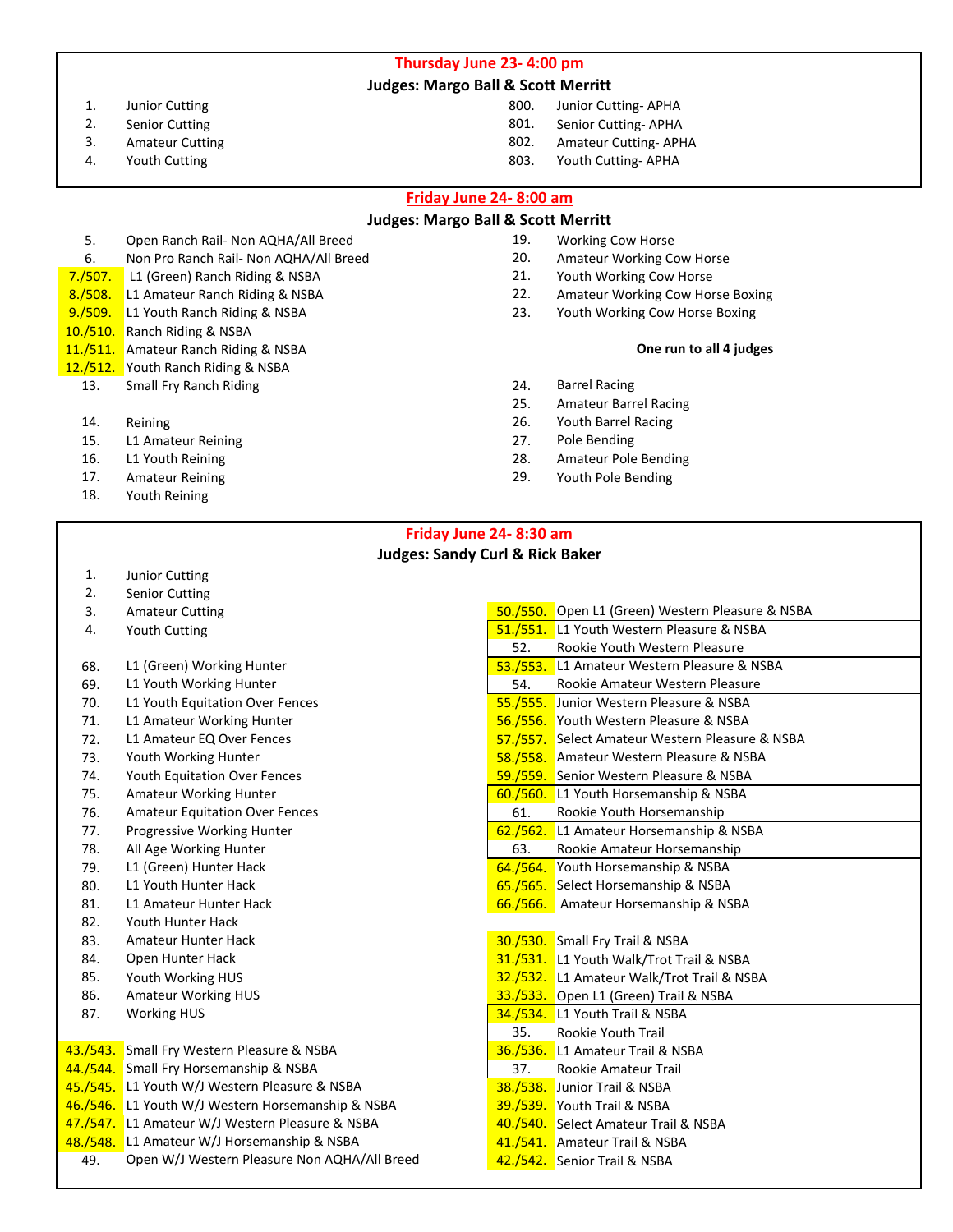#### **Saturday June 25- 8:00 am**

#### **Judges: Margo Ball, Scott Merritt, Sandy Curl, Rick Baker**

#### **Showmanship will run twice in a split pen format**

|     | 88./588. Small-Fry Showmanship & NSBA                                                                                                                                                                                                                                                                                                                                                                        |  |
|-----|--------------------------------------------------------------------------------------------------------------------------------------------------------------------------------------------------------------------------------------------------------------------------------------------------------------------------------------------------------------------------------------------------------------|--|
|     | 89./589. L1 Youth Showmanship & NSBA                                                                                                                                                                                                                                                                                                                                                                         |  |
| 90. | Rookie Youth Showmanship                                                                                                                                                                                                                                                                                                                                                                                     |  |
|     | 91./591. L1 Amateur Showmanship & NSBA                                                                                                                                                                                                                                                                                                                                                                       |  |
| 92. | Rookie Amateur Showmanship                                                                                                                                                                                                                                                                                                                                                                                   |  |
|     | 93./593. Youth Showmanship & NSBA                                                                                                                                                                                                                                                                                                                                                                            |  |
|     | 94./594. Select Amateur Showmanship & NSBA                                                                                                                                                                                                                                                                                                                                                                   |  |
|     | $\overline{AB}$ $\overline{AB}$ $\overline{BC}$ $\overline{BC}$ $\overline{BC}$ $\overline{BC}$ $\overline{BC}$ $\overline{BC}$ $\overline{BC}$ $\overline{BC}$ $\overline{BC}$ $\overline{BC}$ $\overline{BC}$ $\overline{BC}$ $\overline{BC}$ $\overline{BC}$ $\overline{BC}$ $\overline{BC}$ $\overline{BC}$ $\overline{BC}$ $\overline{BC}$ $\overline{BC}$ $\overline{BC}$ $\overline{BC}$ $\overline{$ |  |

95./595. Amateur Showmanship & NSBA 124. Youth 3 year old Mares

#### **Halter will be shown to all 4 judges at one time**

- 96. Youth Performance Geldings 129. Amateur 2 year old Mares
- 97. Amateur Performance Geldings (and the control of the 130. Amateur 3 year old Mares 130. Amateur 3 year old Mares 130. Amateur Aged Mares 130. Amateur Aged Mares 130. Amateur Aged Mares 130. Amateur Aged Mares 130. Amat
- 
- 
- 100. Amateur Performance Mares 134. Yearling Mares 134. Yearling Mares 134. Yearling Mares
- 
- 102. Amateur Performance Stallions 136. 3 year old Mares
- 103. Performance Stallions 103. Aged Mares
- 
- 
- 
- 

- 110. Amateur Yearling Geldings 146. Yearling Stallions
- 
- 112. Amateur 3 year old Geldings 148. 3 year old Stallions
- 113. Amateur Aged Geldings 149. Aged Stallions

#### 114./115. **Amateur Grand & Reserve Geldings** 150./151. **Grand & Reserve Stallions**

- 116. Yearling Geldings
- 117. 2 year old Geldings
- 
- 118. 3 year old Geldings<br>119. Aged Geldings Aged Geldings
- 120./121. Grand & Reserve Geldings
	- 122. Youth Yearling Mares
	- 123. Youth 2 year old Mares
	-
	- 125. Youth Aged Mares

#### 126./127. **Youth Grand & Reserve Mares**

- 128. Amateur Yearling Mares
- 
- 
- Performance Geldings and the settlement of the 131. Amateur Aged Mares

#### 99. Youth Performance Mares 132./133. **Amateur Grand & Reserve Mares**

- 
- Performance Mares **135.** 2 year old Mares
	-
	-

#### 138./139. **Grand & Reserve Mares**

- 104. Youth Yearling Geldings 140. Amateur Yearling Stallions
- 105. Youth 2 year old Geldings 141. Amateur 2 year old Stallions
- 106. Youth 3 year old Geldings 142. Amateur 3 year old Stallions
- 107. Youth Aged Geldings 143. Amateur Aged Stallions

#### 108./109. **Grand & Reserve Youth Geldings** 144./145. **Amateur Grand & Reserve Stallions**

- 
- 111. Amateur 2 year old Geldings 147. 2 year old Stallions
	-
	-
	-

### **Saturday June 25- After Halter/Showmanship- Covered Arenas**

#### **Judges: Sandy Curl & Rick Baker**

- 
- 
- 21. Youth Working Cow Horse 12.12.12. Youth Ranch Riding & NSBA
- 22. Amateur WCH Boxing 22. Amateur WCH Boxing 22. Small Fry Ranch Riding
- 23. Youth WCH Boxing

#### 5. Open Ranch Rail- Non AQHA/All Breed 15. L1 Amateur Reining

- 6. Non Pro Ranch Rail- Non AQHA/All Breed 16. L1 Youth Reining
- 7./507. L1 (Green) Ranch Riding & NSBA 17. Amateur Reining
- 8./508. L1 Amateur Ranch Riding & NSBA 18. Youth Reining
- 9./509. L1 Youth Ranch Riding & NSBA
- 19. Working Cow Horse 10.000 and 10.000 and 10.000 and 10.000 and 10.000 and 10.000 and 10.000 and 10.000 and 1
- 20. Amateur Working Cow Horse 11.1 **11./511.** Amateur Ranch Riding & NSBA
	- -
		- 14. Reining
		-
	-
	-
	-

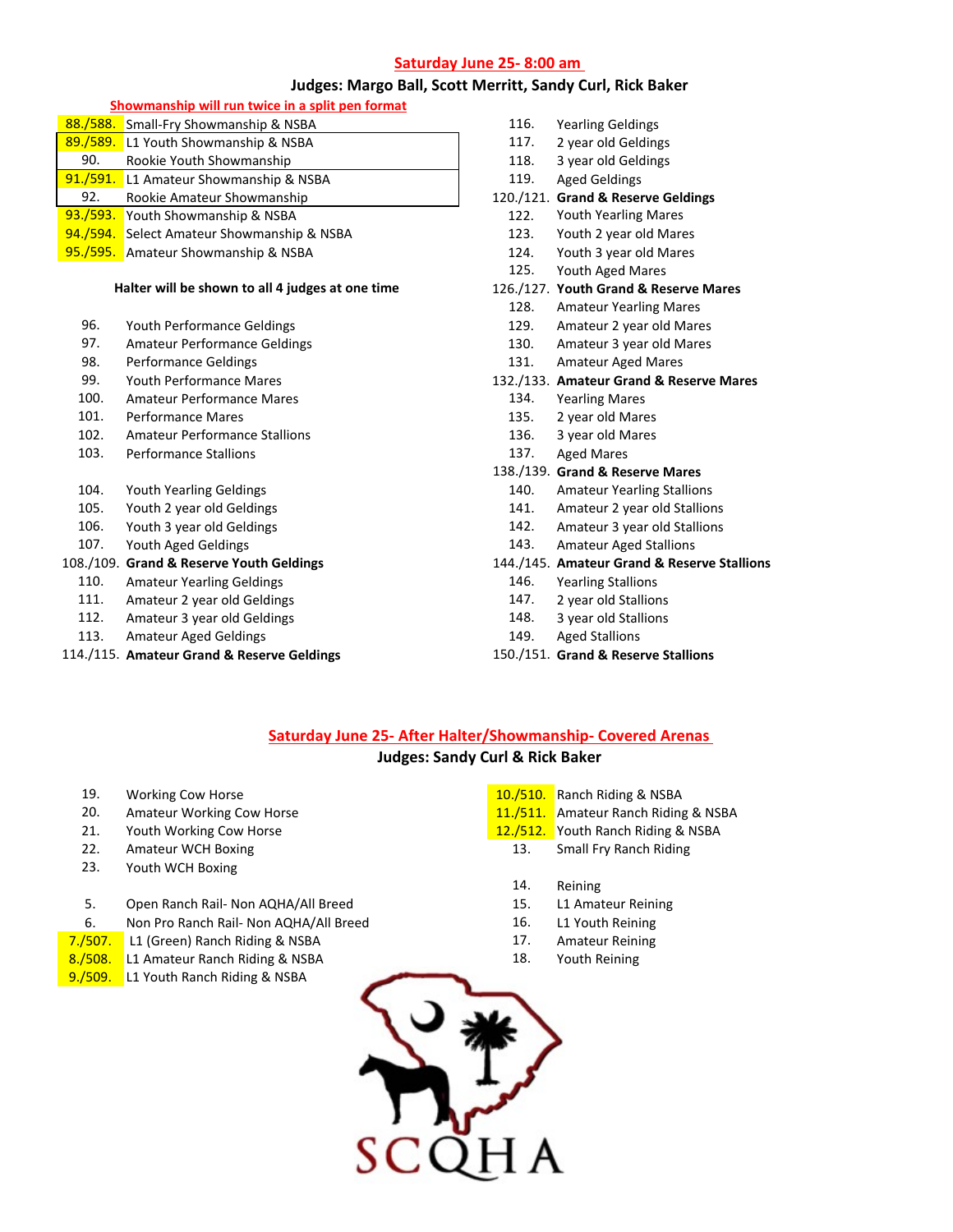#### **Saturday June 25- After Halter/Showmanship-**

#### **Judges: Margo Ball & Scott Merritt**

|          | 43./543. Small Fry Western Pleasure & NSBA        |      |                                                     |
|----------|---------------------------------------------------|------|-----------------------------------------------------|
|          | 44./544. Small Fry Horsemanship & NSBA            | 158. | Open W/T HUS- Non AQHA/All Breed                    |
|          | 45./545. L1 Youth W/J Western Pleasure & NSBA     |      | 159./659. Open L1 (Green) HUS & NSBA                |
|          | 46./546. L1 Youth W/J Western Horsemanship & NSBA |      | 160./660. L1 Youth Hunter Under Saddle & NSBA       |
|          | 47./547. L1 Amateur W/J Western Pleasure & NSBA   | 161. | Rookie Youth Hunter Under Saddle                    |
|          | 48./548. L1 Amateur W/J Horsemanship & NSBA       |      | 162./662. L1 Amateur Hunter Under Saddle & NSBA     |
| 49.      | Open W/J Western Pleasure Non AQHA/All Breed      | 163. | <b>Rookie Amateur HUS</b>                           |
|          | 50./550. Open L1 (Green) Western Pleasure & NSBA  |      | 164./664. Junior Hunter Under Saddle & NSBA         |
|          | 51./551. L1 Youth Western Pleasure & NSBA         |      | 165./665. Youth Hunter Under Saddle & NSBA          |
| 52.      | Rookie Youth Western Pleasure                     |      | 166./666. Select Amateur Hunter Under Saddle & NSBA |
| 53./553. | L1 Amateur Western Pleasure & NSBA                |      | 167./667. Amateur Hunter Under Saddle & NSBA        |
| 54.      | Rookie Amateur Western Pleasure                   |      | 168./668. Senior Hunter Under Saddle & NSBA         |
|          | 55./555. Junior Western Pleasure & NSBA           |      |                                                     |
|          | 56./556. Youth Western Pleasure & NSBA            |      | 169./669. L1 Youth Equitation & NSBA                |
|          | 57./557. Select Amateur Western Pleasure & NSBA   | 170. | Rookie Youth Equitation                             |
|          | 58./558. Amateur Western Pleasure & NSBA          |      | 171./671. L1 Amateur Equitation & NSBA              |
|          | 59./559. Senior Western Pleasure & NSBA           | 172. | Rookie Amateur Equitation                           |
| 60./560. | L1 Youth Horsemanship & NSBA                      |      | 173./673. Youth Equitation & NSBA                   |
| 61.      | Rookie Youth Horsemanship                         |      | 174./674. Select Amateur Equitation & NSBA          |
| 62./562. | L1 Amateur Horsemanship & NSBA                    |      | 175./675. Amateur Equitation & NSBA                 |
| 63.      | Rookie Amateur Horsemanship                       |      |                                                     |
| 64./564. | Youth Horsemanship & NSBA                         |      |                                                     |
| 65./565. | Select Horsemanship & NSBA                        |      | <b>Saturday Roping P</b>                            |
| 66./566. | Amateur Horsemanship & NSBA                       | 176. | <b>Heading</b><br>100% payback                      |
| 67.      | Leadline                                          | 177. | <b>Amateur Heading</b><br>Open Heading & H          |
|          |                                                   | 178. | Youth Heading<br>$$10$ /run                         |
|          | 152./652. Small Fry Hunter Under Saddle           | 179. | Heeling                                             |
|          |                                                   |      |                                                     |

| <b>152./652.</b> Stridll Fry Hunter Under Saddle  | 179. | <b>Heeling</b>         |
|---------------------------------------------------|------|------------------------|
| 153./653. Small Fry Equitation                    | 180. | <b>Amateur Heeling</b> |
| 154./654. L1 Youth W/T Hunter Under Saddle & NSBA | 181. | Youth Heeling          |
| 155./655. L1 Youth W/T Equitation & NSBA          |      |                        |
| 156./656. L1 Amateur W/T HUS & NSBA               |      |                        |
| 157./657. L1 Amateur W/T Equitation & NSBA        |      |                        |
|                                                   |      |                        |

| 158. | Open W/T HUS- Non AQHA/All Breed                    |  |  |
|------|-----------------------------------------------------|--|--|
|      | 159./659. Open L1 (Green) HUS & NSBA                |  |  |
|      | 160./660. L1 Youth Hunter Under Saddle & NSBA       |  |  |
| 161. | Rookie Youth Hunter Under Saddle                    |  |  |
|      | 162./662. L1 Amateur Hunter Under Saddle & NSBA     |  |  |
|      | 163. Rookie Amateur HUS                             |  |  |
|      | 164./664. Junior Hunter Under Saddle & NSBA         |  |  |
|      | 165./665. Youth Hunter Under Saddle & NSBA          |  |  |
|      | 166./666. Select Amateur Hunter Under Saddle & NSBA |  |  |
|      | 167./667. Amateur Hunter Under Saddle & NSBA        |  |  |
|      | 168./668. Senior Hunter Under Saddle & NSBA         |  |  |
|      |                                                     |  |  |

#### 169./669. L1 Youth Equitation & NSBA 170. Rookie Youth Equitation

- 171./671. L1 Amateur Equitation & NSBA
- 172. Rookie Amateur Equitation
- 173./673. Youth Equitation & NSBA
- 174./674. Select Amateur Equitation & NSBA
- 175./675. Amateur Equitation & NSBA

#### **Saturday Roping Payback**

| 176.<br>177.<br>178. | Heading<br><b>Amateur Heading</b><br>Youth Heading        | 100% payback!!!<br>Open Heading & Heeling<br>$$10$ /run           |
|----------------------|-----------------------------------------------------------|-------------------------------------------------------------------|
| 179.<br>180.<br>181. | <b>Heeling</b><br><b>Amateur Heeling</b><br>Youth Heeling | Amateur Heading & Heeling<br>\$10/run + \$100 added to each class |
|                      |                                                           | Payback based on lowest time                                      |
|                      |                                                           | 40%, 30%, 20%, 10% payout                                         |

## Thank you to our 2022 Sponsors!!